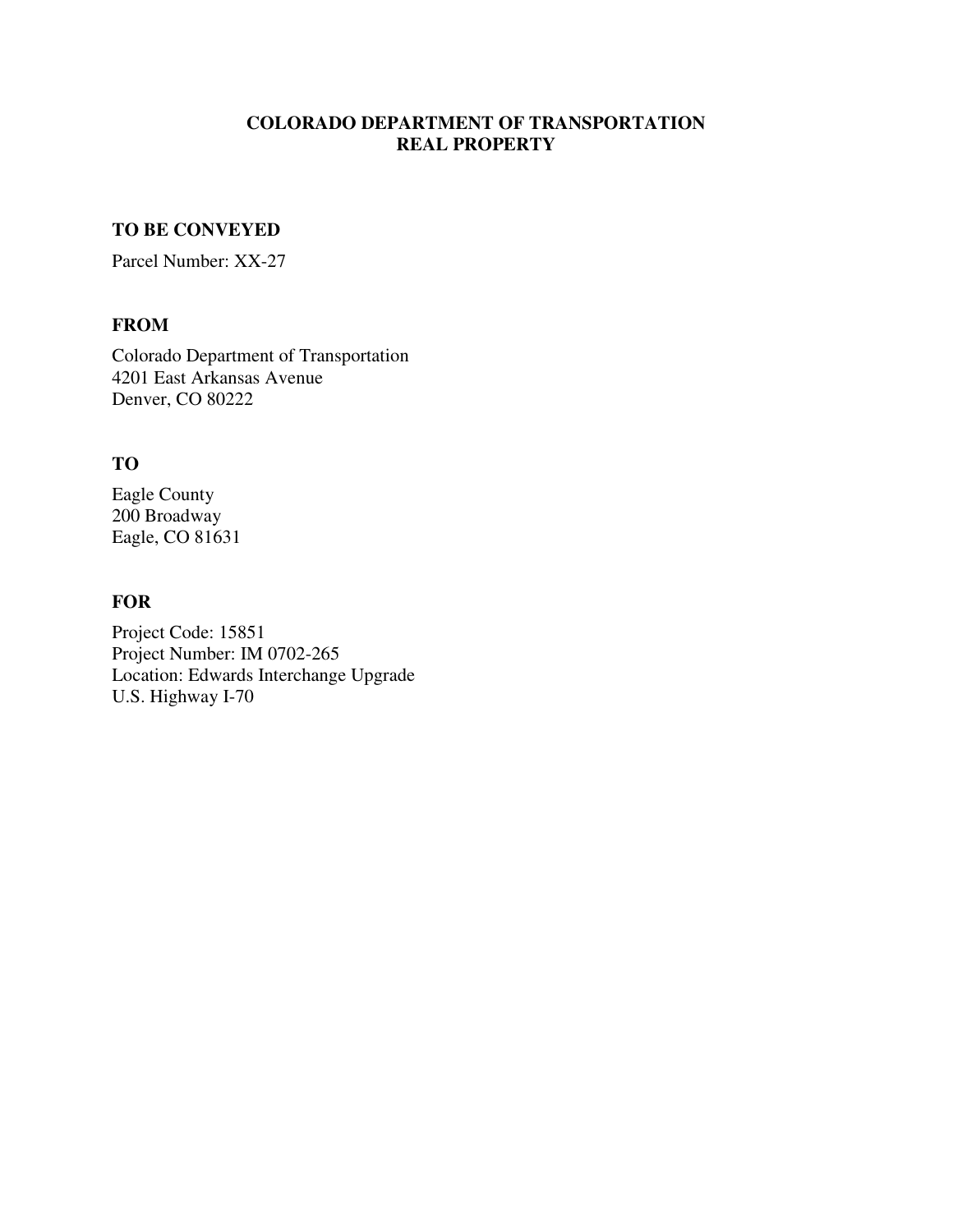### **EXHIBIT "A"**

## **PROJECT CODE: 15851 PROJECT NUMBER: IM 0702-265 PARCEL NUMBER: XX-27 DATE: MARCH 20, 2009**

#### **DESCRIPTION**

A tract or parcel of land No. XX-27 of the Department of Transportation, State of Colorado, Project Code 15851, Project Number IM 0702-265, containing 26,065 square feet (0.598 acres), more or less, in Section 4 and Section 5, Township 5 North, Range 82 West, of the 6th Principal Meridian, in Eagle County, Colorado, said tract or parcel being more particularly described as follows:

Commencing at a point, whence the northeast corner of said Section 4 and 5 bears North 02°03'08" East, a distance of 999.30 feet, said point also being the TRUE POINT OF BEGINNING;

- 1. Thence North 02°03'08" East, a distance of 63.30 feet;
- 2. Thence North 69°43'22" West, a distance of 360.90 feet;
- 3. Thence South 43°04'22" East, a distance of 8.60 feet;
- 4. Thence on the arc of a curve to the left, a radius of 608.00 feet, a central angle of 36°08'23", a distance of 383.50 feet, (a chord bearing South 61°08'31" East, a distance of 377.17 feet), more or less, to the TRUE POINT OF BEGINNING.

The above described portion of the parcel contains 18,934 square feet (0.435 acres), more or less.

#### **ALSO**

Commencing at a point, whence the northeast corner of said Sections 4 and 5 bears North 02°03'08" East, a distance of 999.30 feet, said point also being the TRUE POINT OF BEGINNING;

- 1. Thence North 02°03'08" East, a distance of 63.30 feet;
- 2. Thence South 69°43'22" East, a distance of 163.60 feet;
- 3. Thence South 79°10'52" East, a distance of 56.90 feet;
- 4. Thence South 84°25'38" West, a distance of 39.00 feet;
- 5. Thence on the arc of a curve to the right, a radius of 608.00 feet, a central angle of 16°21'34", a distance of 173.60 feet, (a chord bearing North 87°23'31" West, a distance of 173.01 feet), more or less, to the TRUE POINT OF BEGINNING.

The above described portion of the parcel contains 7,131 square feet (0.164 acres), more or less. The above parcel contains 26065 square feet (0.598 acres), more or less.